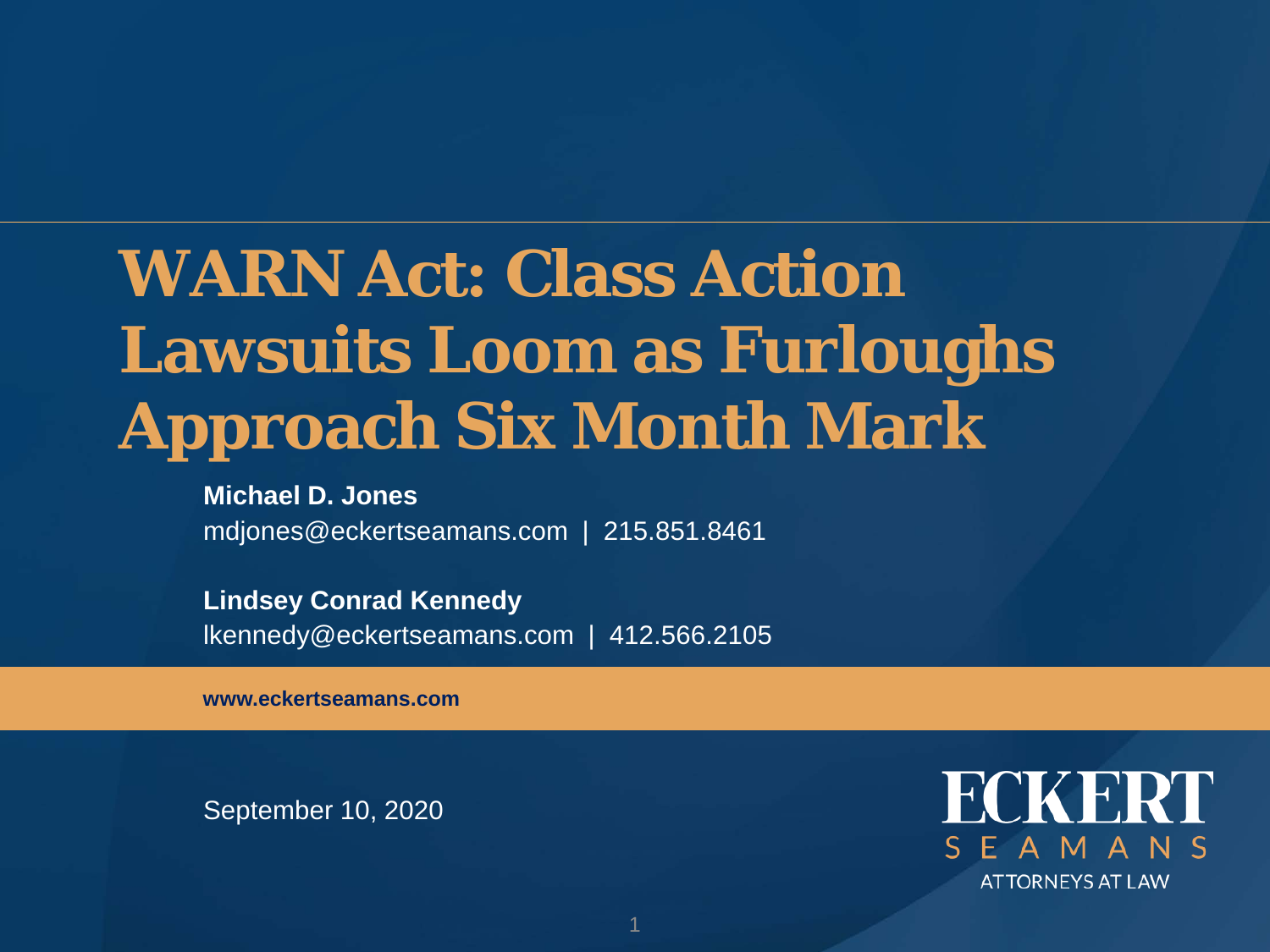# **Agenda**

- WARN Act basics
	- Applicability/coverage
	- Definitions and triggering events
	- Notice and consequences of failing to provide it
	- Employer defenses
- COVID-19-specific scenarios
	- New DOL Guidance
	- Temporary to permanent layoffs
	- Government-ordered closures
	- Recalling employees
	- Waiving WARN Act claims



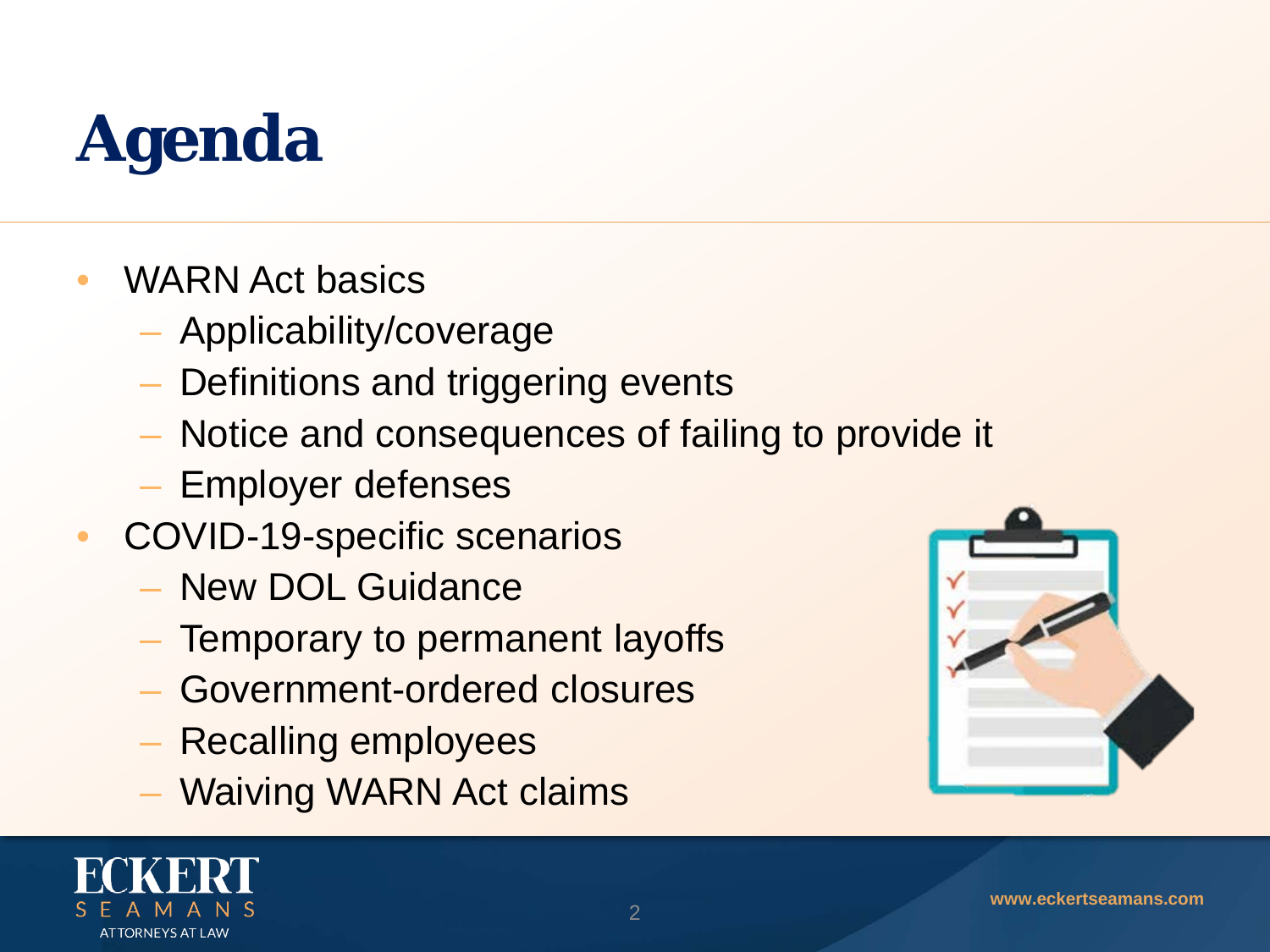#### **What Does WARN Require?**

**Covered employers**

must provide **60 days** advance **notice**

of a **plant closing** or **mass layoff**

at a **site of employment**

to **affected employees**, any unions and certain governmental offices and officials

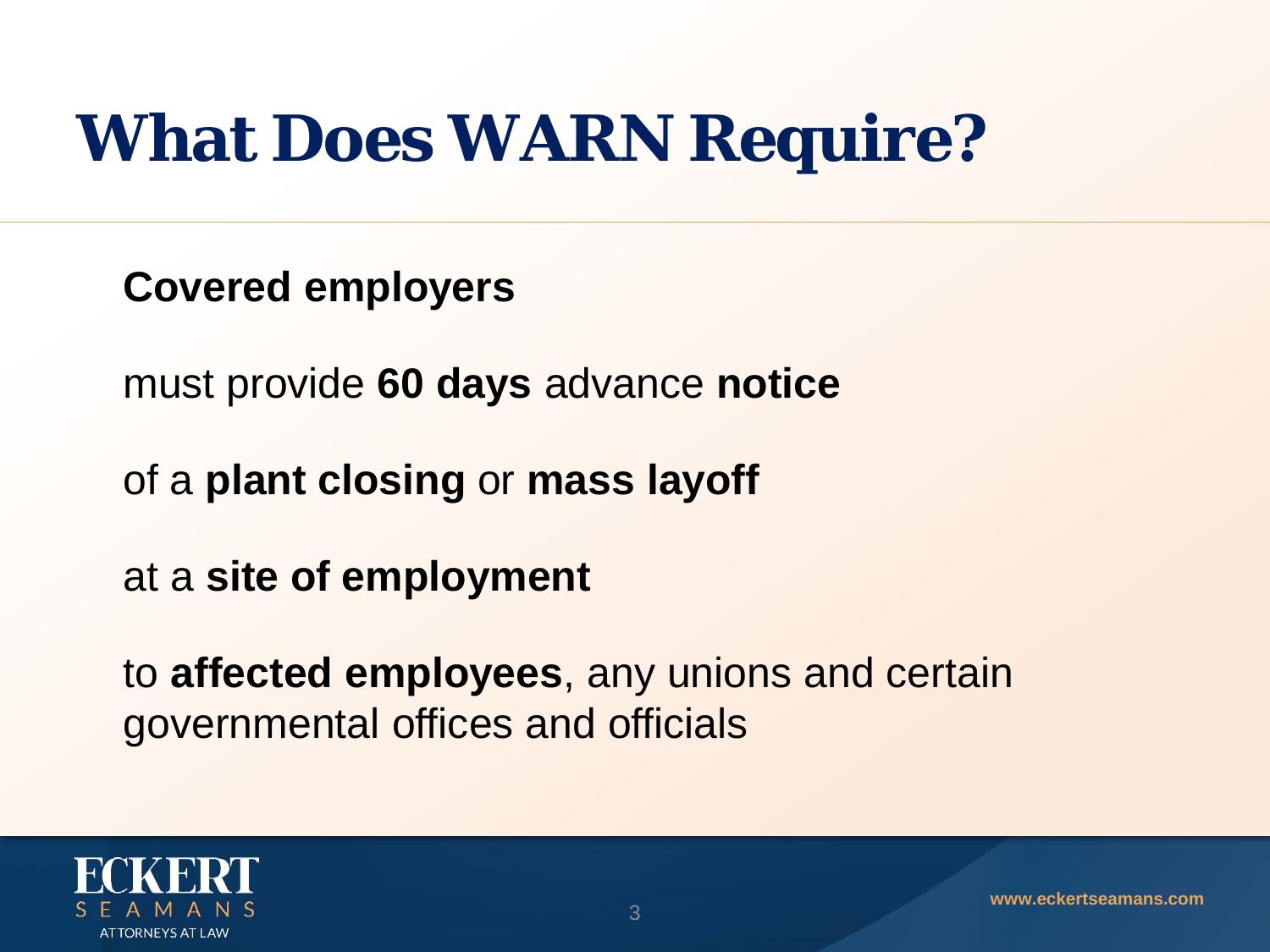### **State and Local "mini-WARN" Acts**

- Many states and larger municipalities have their own versions of WARN requirements
- Some provide longer notice periods
- Many provided lower thresholds for coverage or smaller triggers for notice than the federal law
- Employers covered by state, local and federal laws must comply with each of them

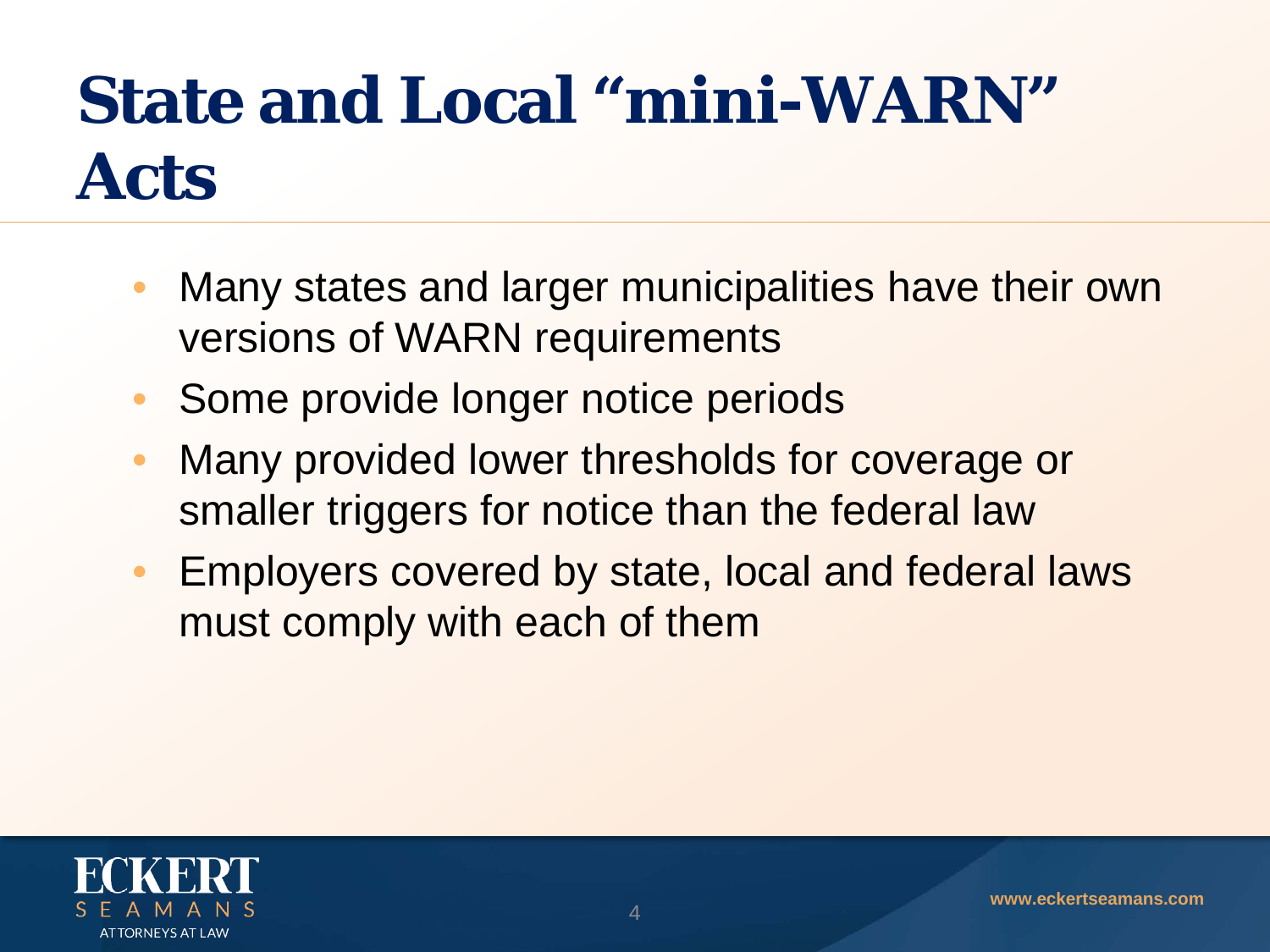#### **Is My Business Covered by WARN?**

- Private Sector Employers
- Non-profits
- Excludes Governments

Includes quasi-public entities engaging in "business" activities which are separately organized from the Government itself:

- o Transportation Authorities
- o Housing Authorities
- **Utilities**
- o Similar entities that provide a "business" service or independently manage public assets
- o Excludes School Boards and similar "non-business" bodies

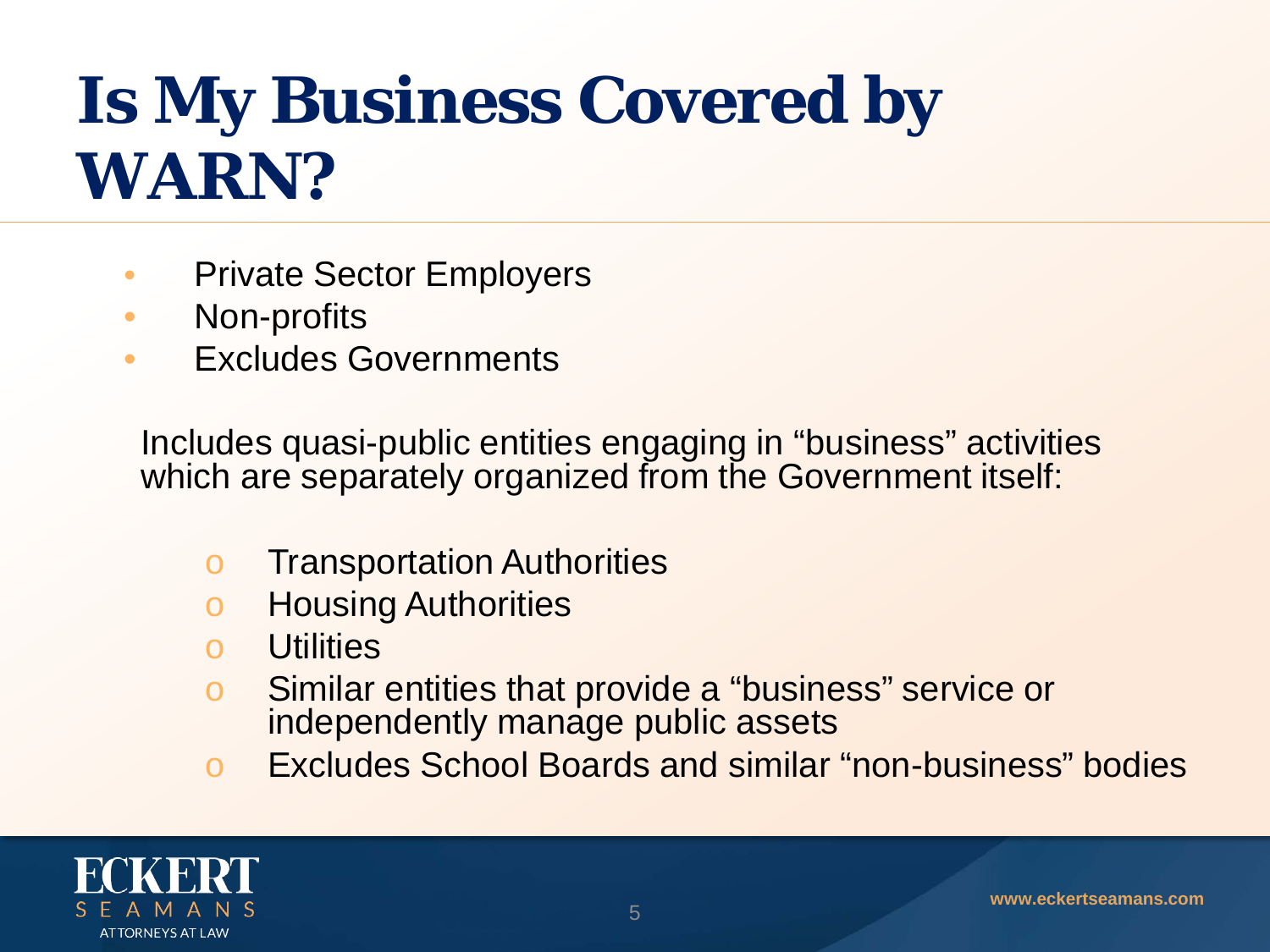## **Is My Business Covered by WARN? (cont.)**

- 100 or more employees (across all facilities)
- Excludes part-time employees (less than 20 hours per week in prior 90 days)
- Excludes short term employees and certain seasonal workers (employed less than 6 of the prior 12 months) (dates are measured from the date notice would be due)
- Includes employees on leaves or layoff

#### Or

• 100 or more employees (across all facilities) (including part-time employees) who work at least 4,000 hours per week combined

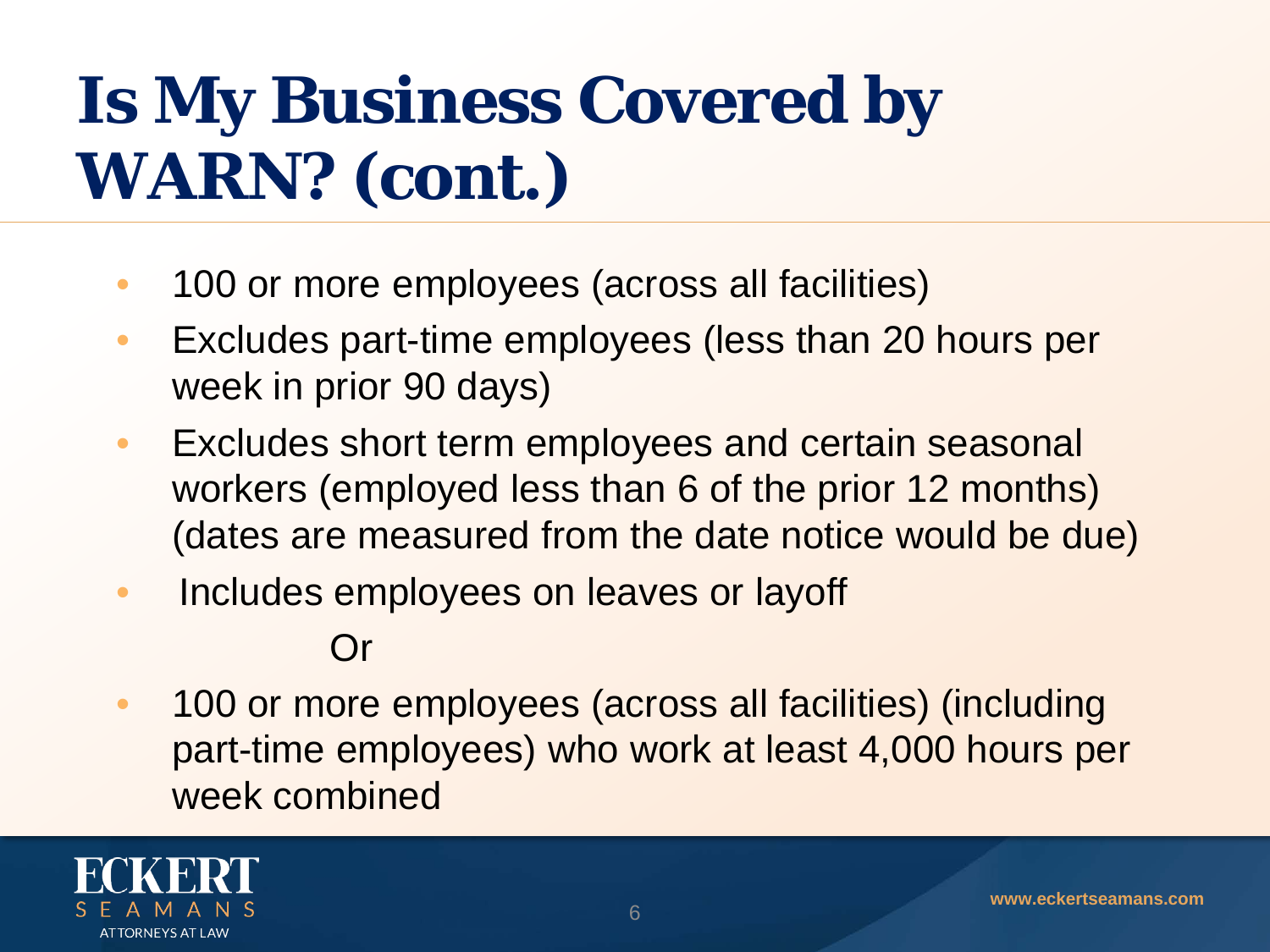# **Site of Employment**

- A single physical location Or
- A group of contiguous locations (business campus) Or
- Separate physical locations in reasonable geographic proximity which share employees



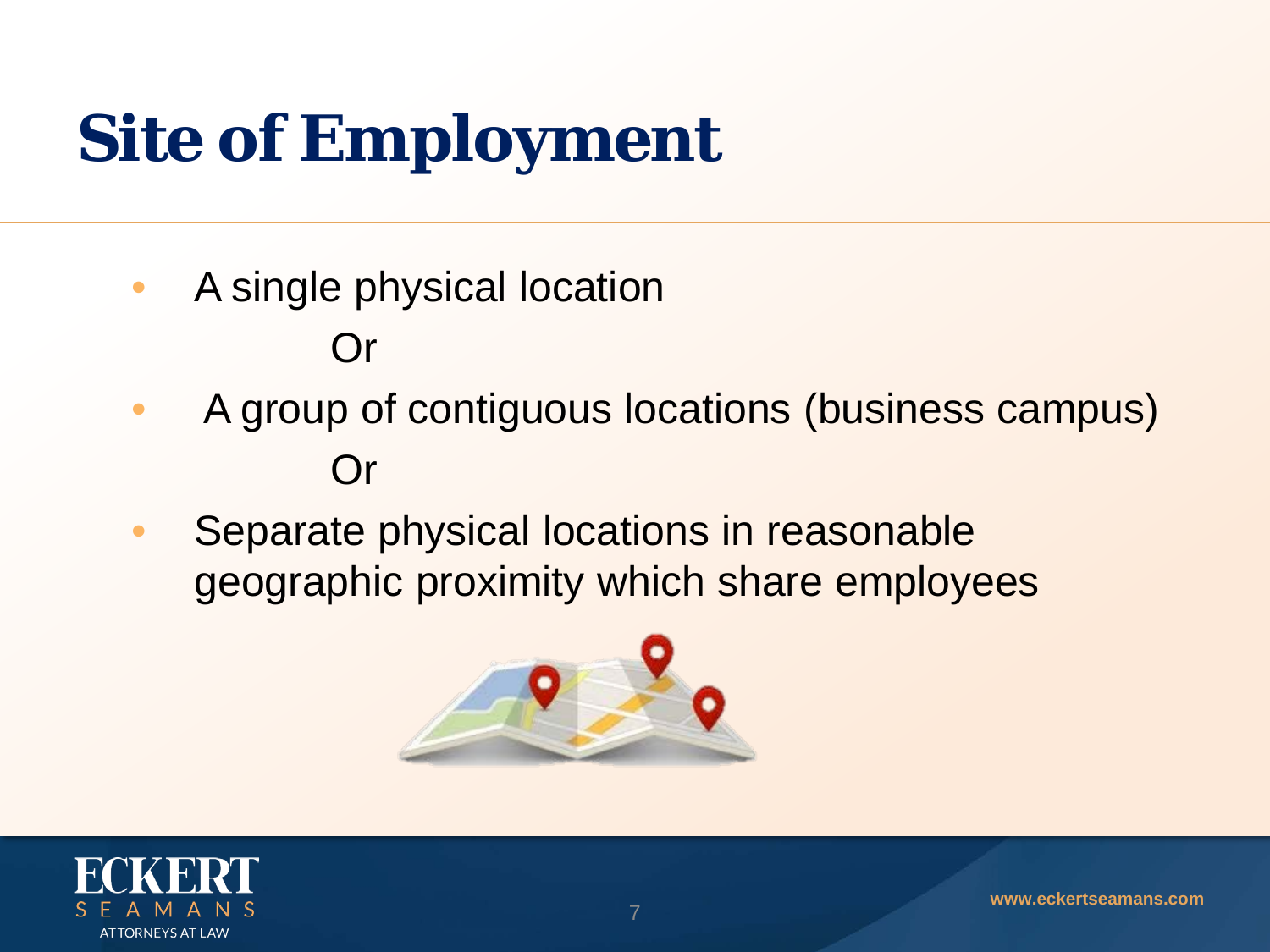### **Employment Loss**

Termination of employment (excludes voluntary quit, termination for cause or retirement)

#### Or

Layoff exceeding 6 months

#### Or

Reduction in hours of work of more than 50% during each month of a 6-month period

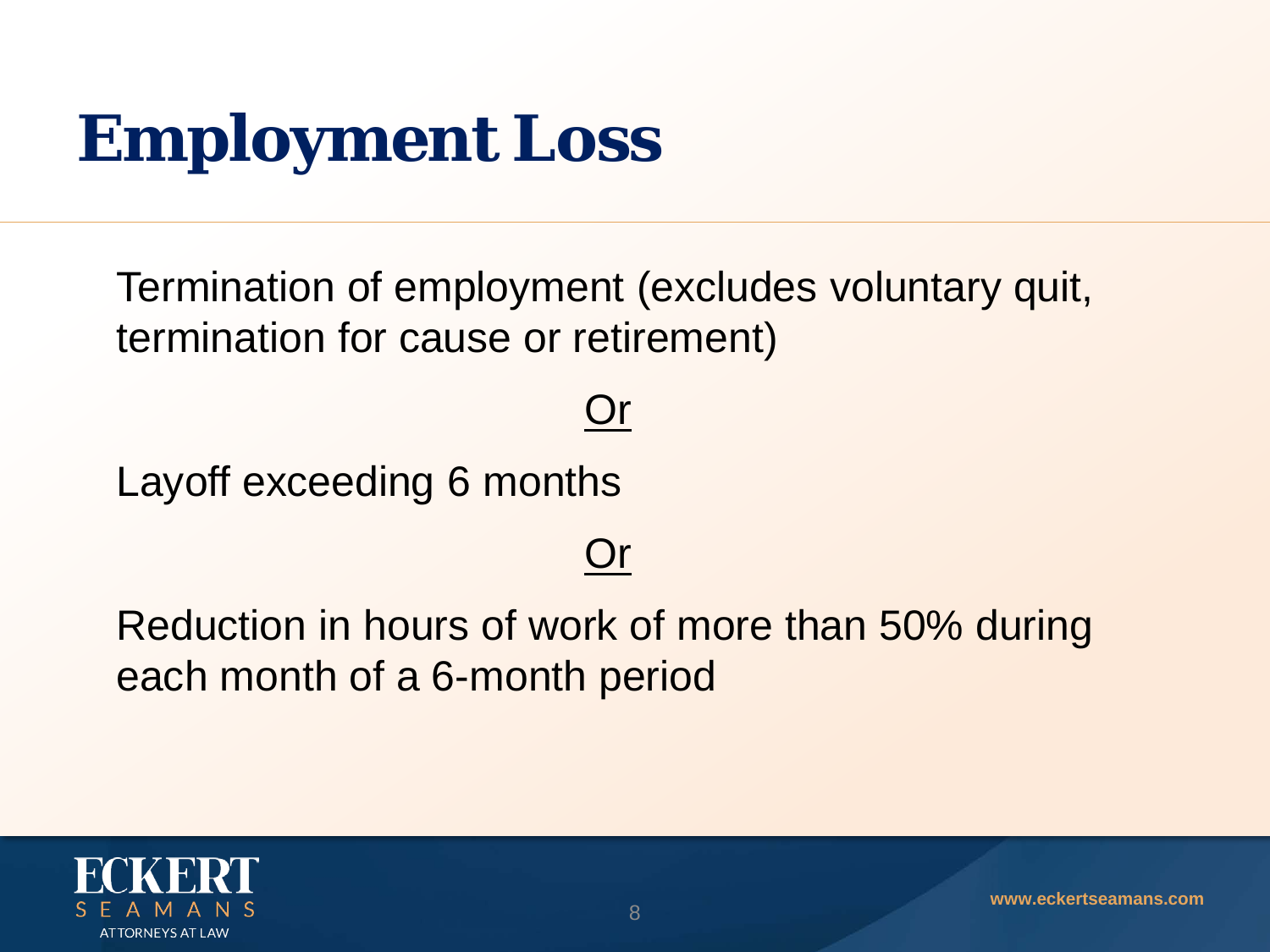# **Plant Closing**

• Permanent or temporary shutdown of an entire site of employment

Or

- One or more facilities (buildings) or operating units (product, operation or specific work function) within a site of employment Resulting in
	- An employment loss during any 30-day period at the site of employment for 50 or more employees (excluding part-time employees)
- Note: Effective cessation of production or the work performed by a unit (product, operation or specific work function), even if a few employees remain, is considered a shutdown

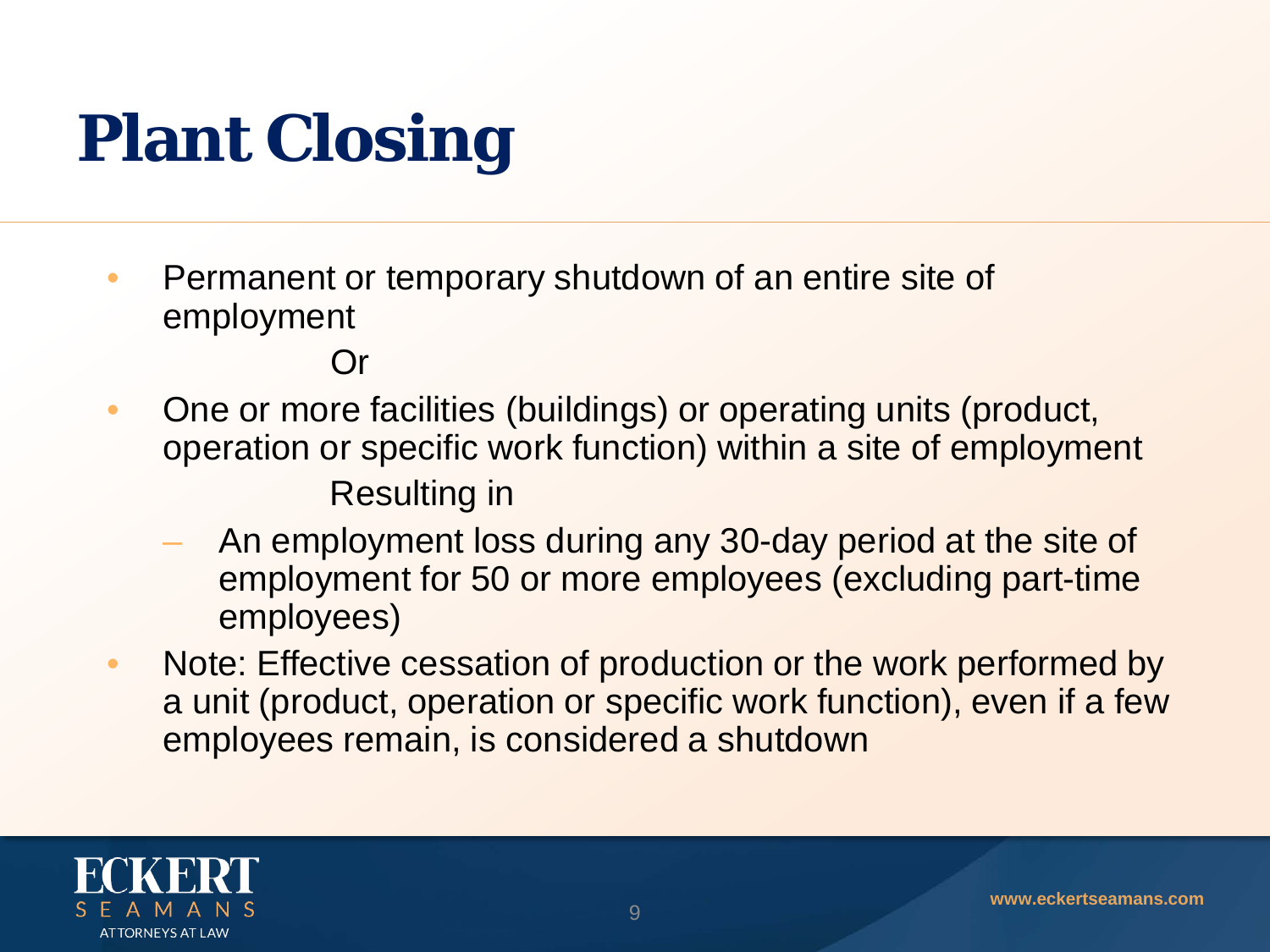#### **Mass Layoff**

- Employment loss for at least 33% (not 1/3) of full-time employees **and** at least 50 at a site of employment Or
- Employment loss for at least 500 full-time employees at a site of employment



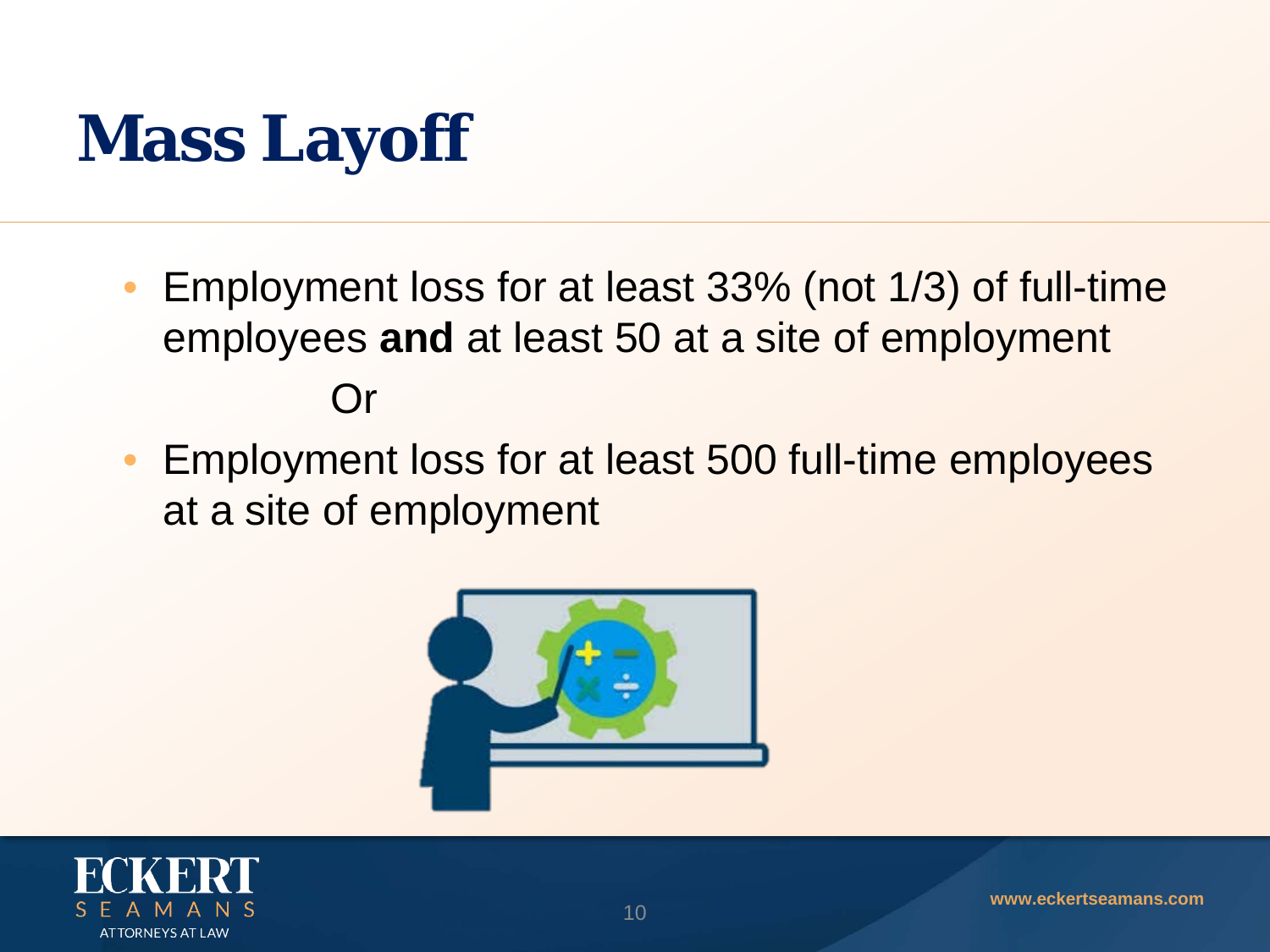## **Notification Requirements**

60 days before a plant closing or mass layoff, provide notice to:

Affected [non-union] employees



- 2. Representative(s) of affected unionized employees
- 3. State entity carrying out rapid response activities
- 4. Chief elected official of the unit of local government

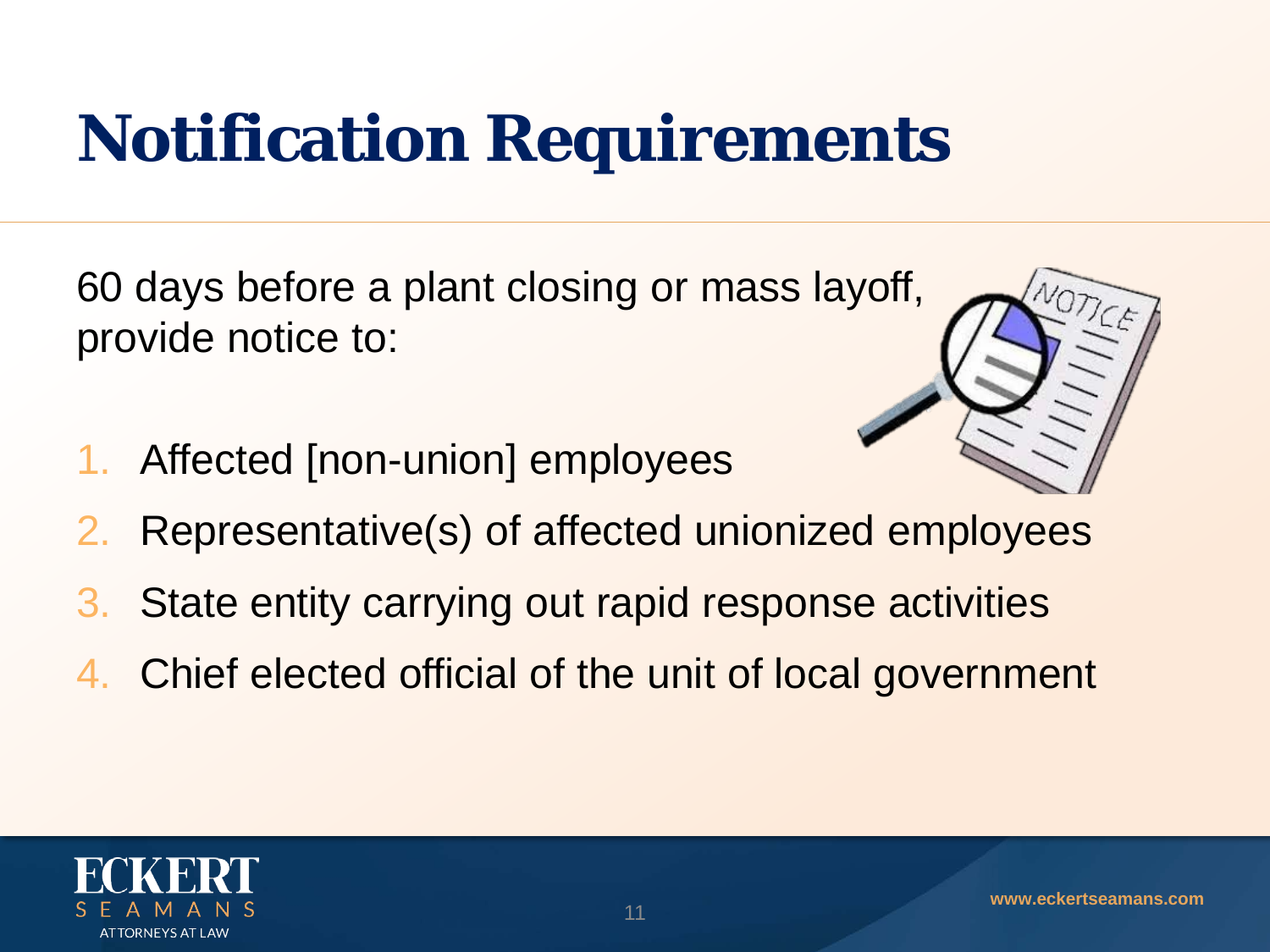## **Notification Requirements - Tips & Reminders**

- Notice to "affected employees" = notice to "employees" who may reasonably be expected to experience an employment loss"
- Notices must be "specific" and "based on the best information available to the employer at the time the notice is served"
- Send notices via a "reasonable method of delivery," *e.g.,*  email specific to the individual employee
- Check state and local laws

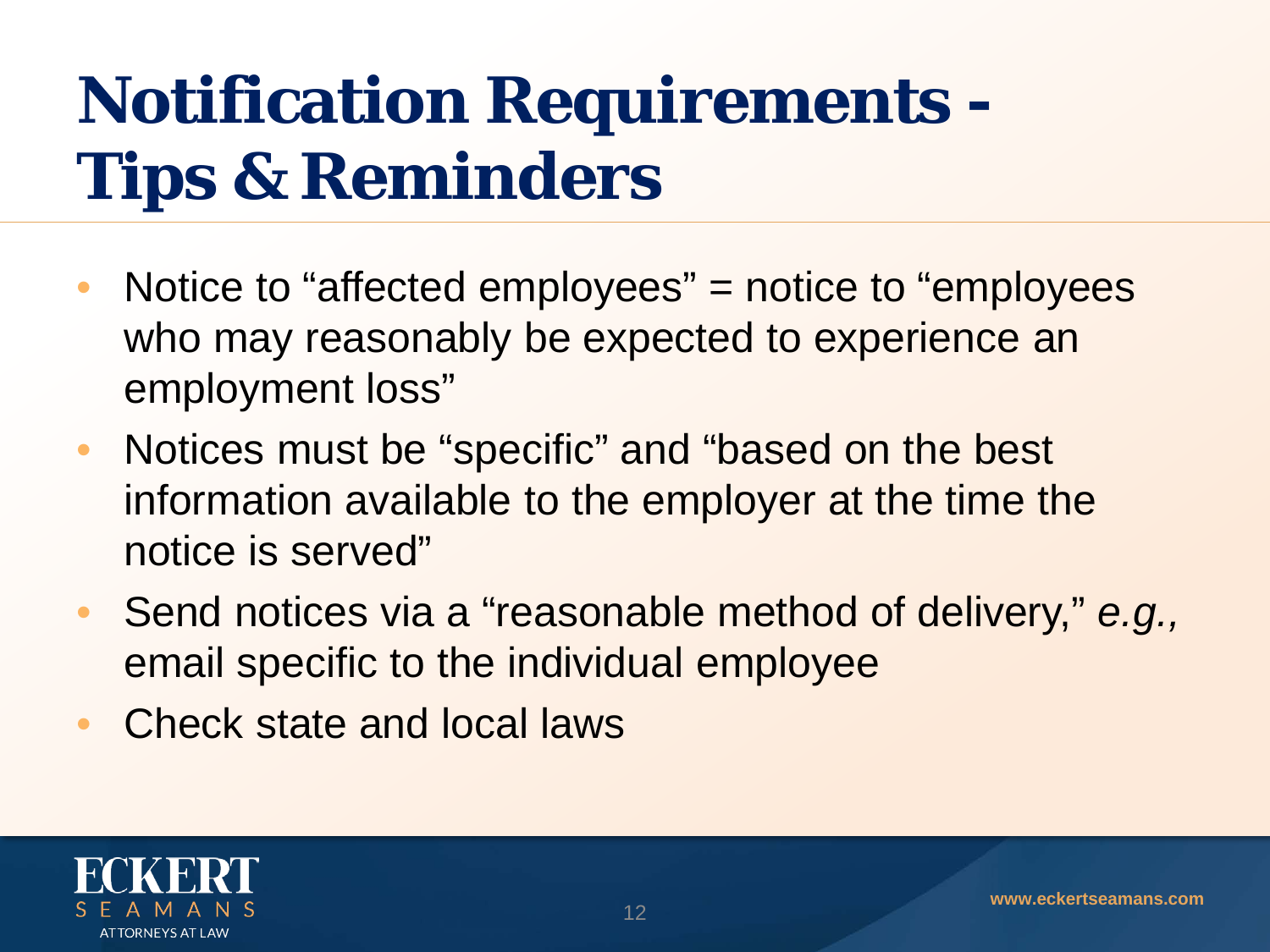### **Consequences of Failure to Provide Notice**

- Private cause of action available to employees, unions, and local government unit, individually or as a class
- Remedies:
	- Up to 60 days' back pay, plus benefits
	- Attorneys' fees
- Civil penalty:
	- Up to \$500/day to the unit of local government

#### *. . . a perfect storm for class actions?*

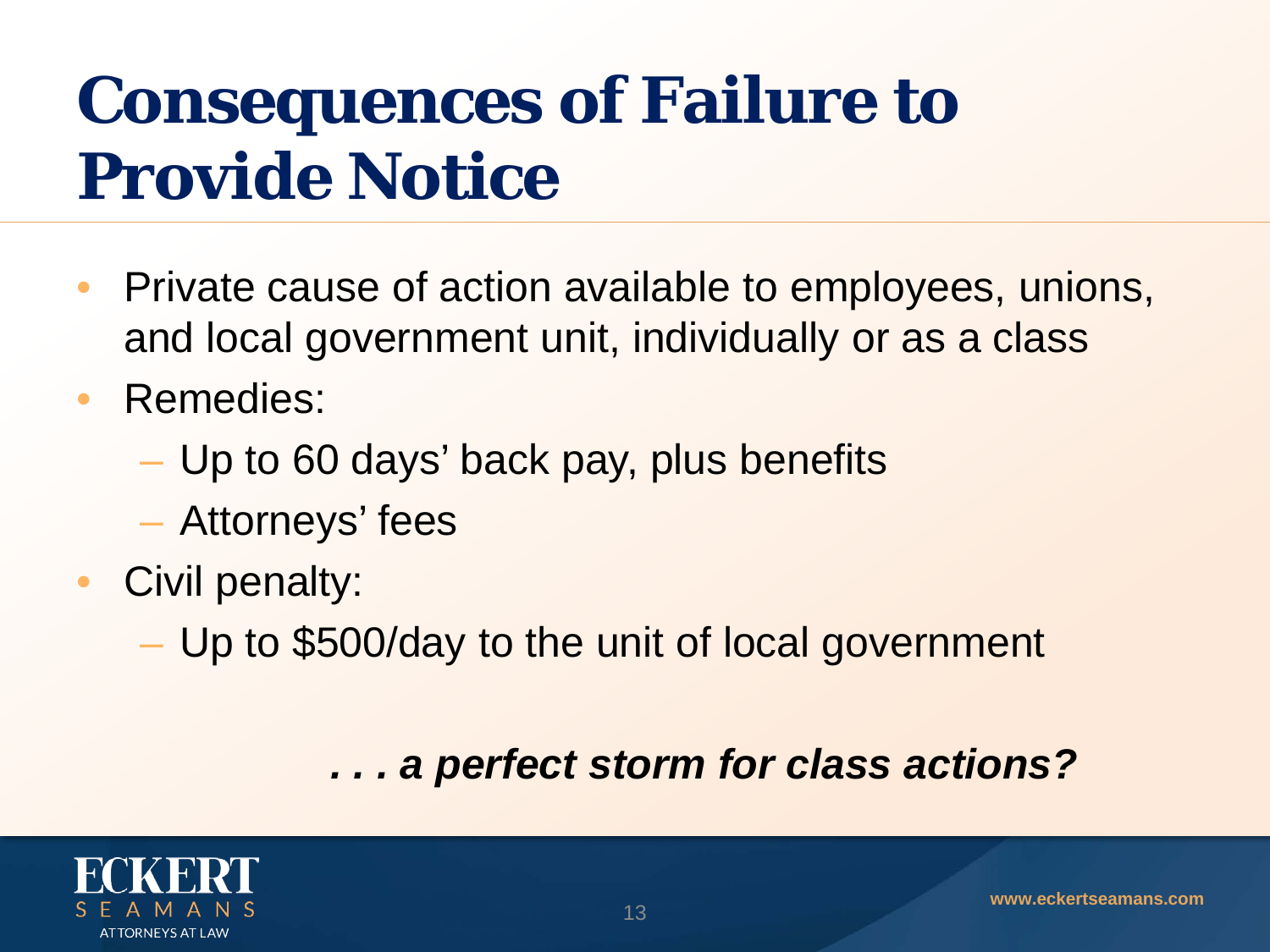## **Employer Defenses and Exceptions**

#### **1. Faltering Company**

- Applies only to plant closings, not mass layoffs
- Focuses on employer's efforts to seek capital/business
- "Narrowly construed"
- **2. Unforeseeable Business Circumstances** 
	- Most likely defense applicable to COVID-19 layoffs

#### **3. Natural Disaster**

- Plant closing or mass layoff must be the *direct result* of a natural disaster; if an *indirect result*, the UBC exception may apply
- Natural disaster = "floods, earthquakes, droughts, storms, tidal waves or tsunamis *and similar effects of nature* . . ."

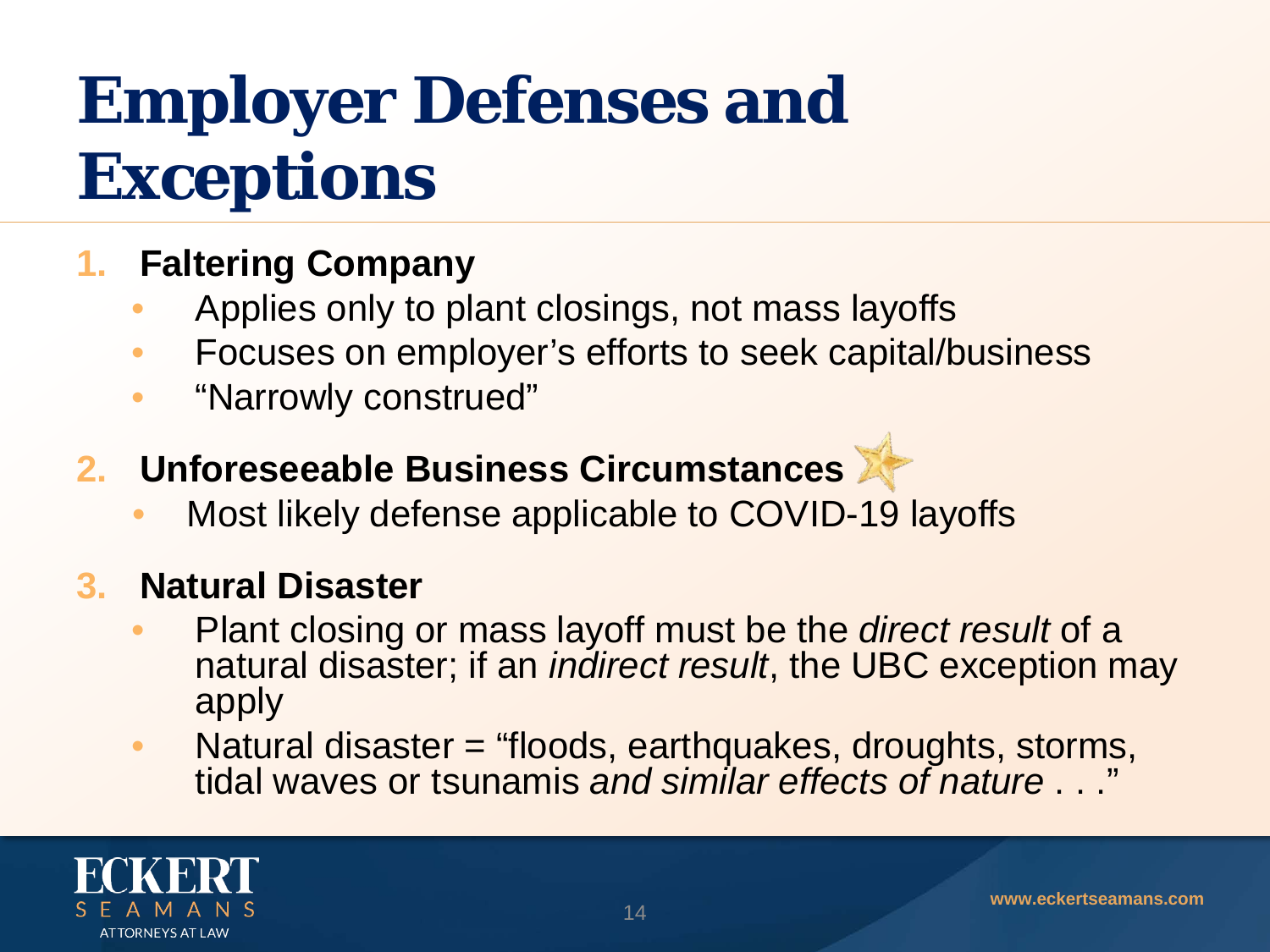#### **Definition of "Unforeseeable Business Circumstances"**

- When the event at issue was "caused by business" circumstances that were not reasonably foreseeable at the time that 60-day notice would have been required"
- An "important indicator" is that the "circumstance is caused by some *sudden, dramatic, and unexpected*  action or condition outside the employer's control"
- Focuses on an employer's commercially reasonable business judgment
- Probability standard, not possibility standard

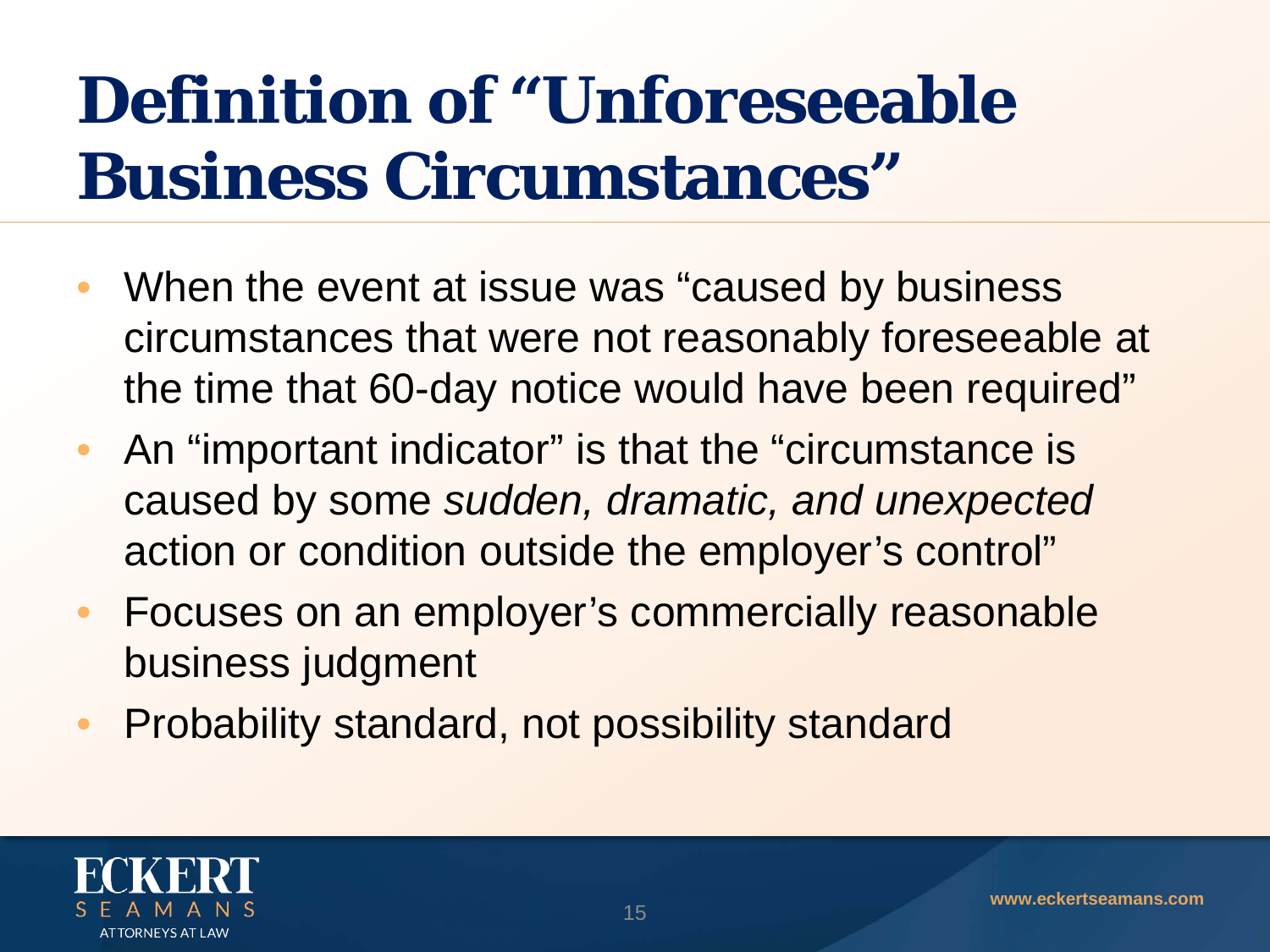#### **Reduced Notice**



#### The unforeseeable business circumstances exception applies to LATE NOTICE

There is no statutory defense for providing NO NOTICE (except maybe natural disaster)

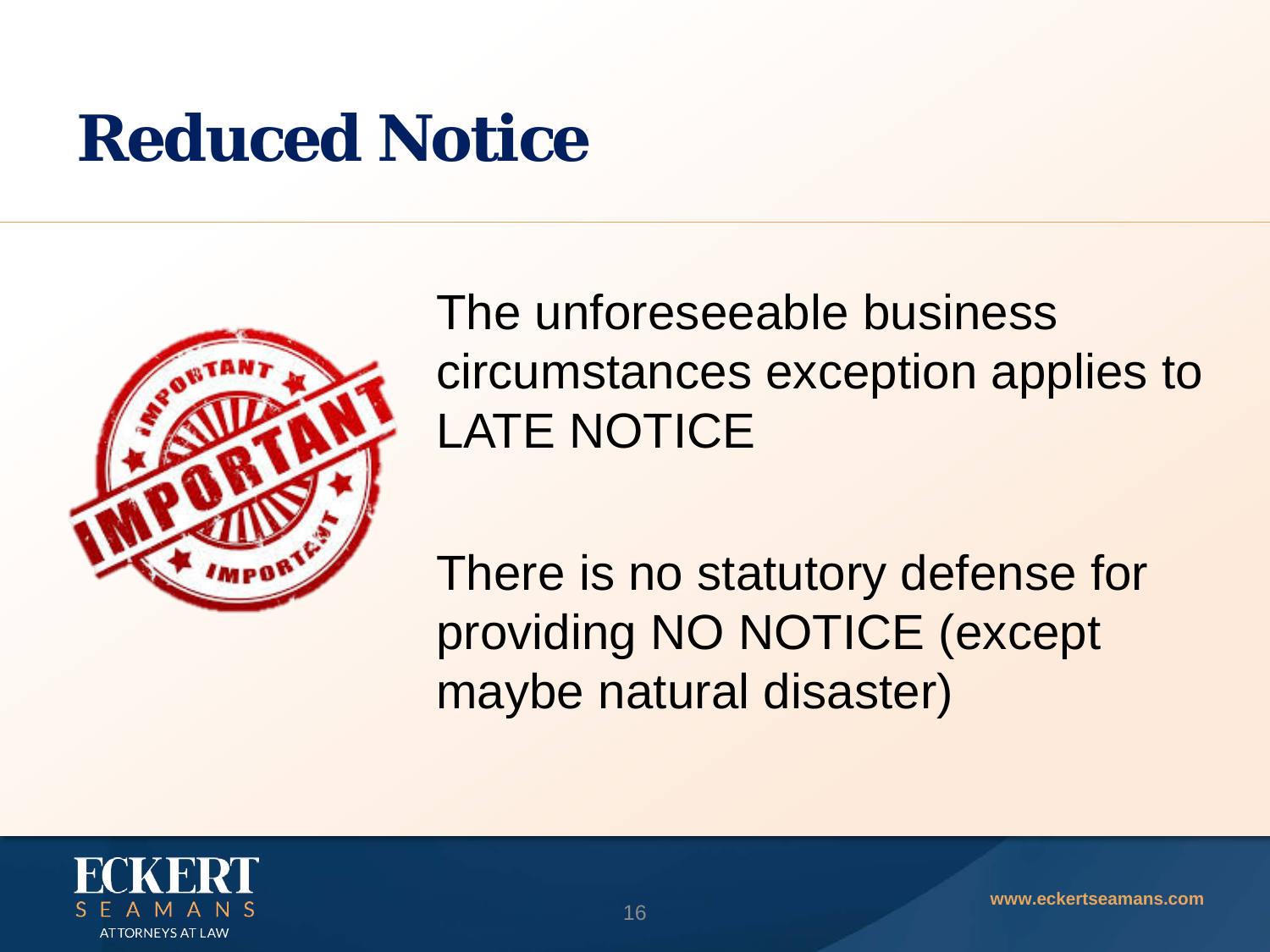### **DOL Guidance re: Unforeseeable Business Circumstances**

- "[R]ecommends that employers review" this exception
- Fact-specific determination
- Suggests that the following may be unforeseeable business circumstances:
	- "unanticipated and dramatic major economic downtown"
	- "a government ordered closing of an employment site that occurs without prior notice"
	- "similarly sudden, dramatic, and unexpected action outside the employer's control, announced and implemented swiftly"

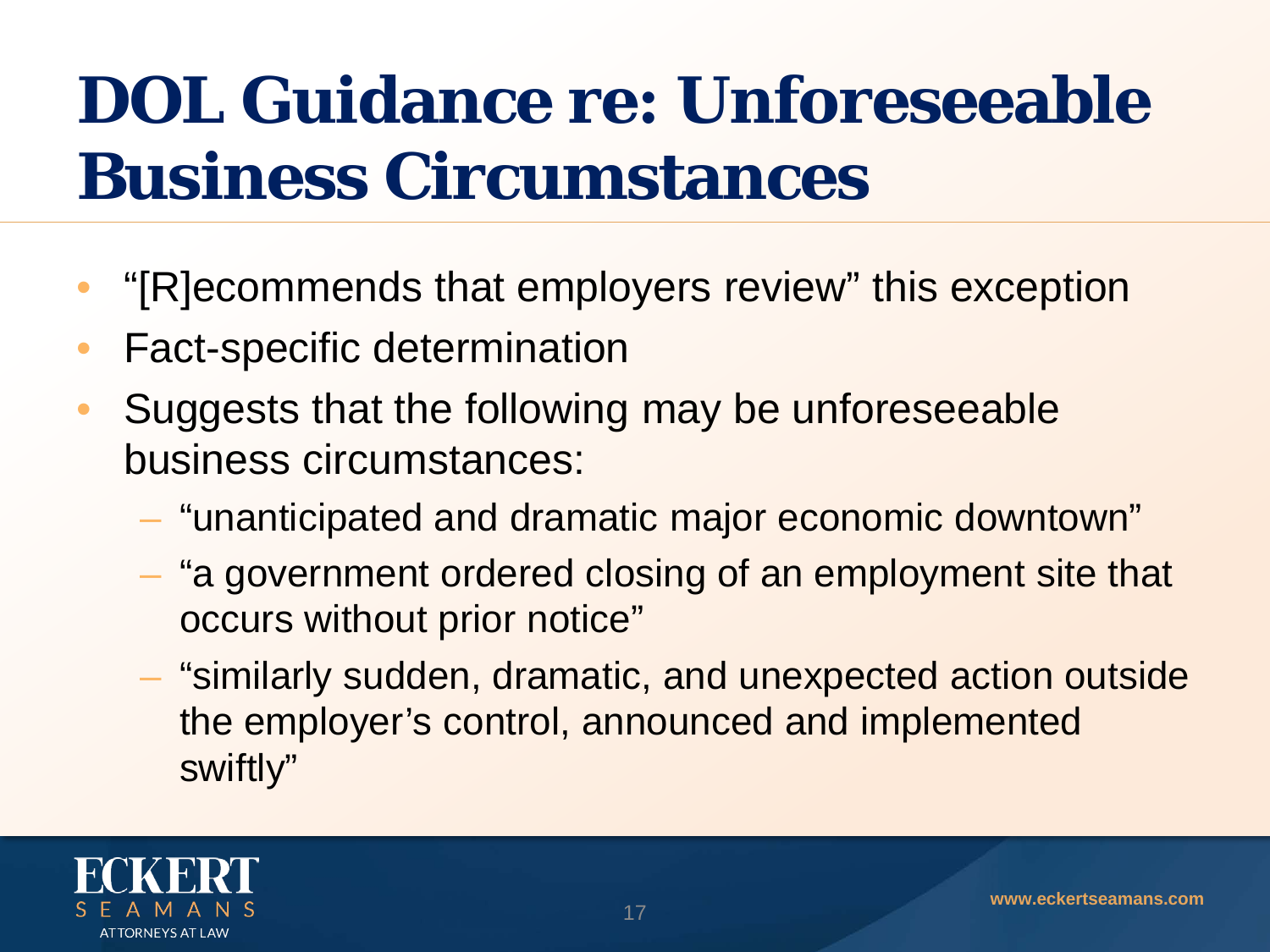#### **Unforeseeable Business Circumstances – Real Life Examples**

- **Economic crisis:** Economic crisis of 2008, when coupled with dramatic and "unprecedented" decline in customer orders for steel producer, excused employer from giving 60 days' notice. Even though employer was aware of economic downturn and that it would reduce demand for its products, this "free fall" in demand was not clear until after the 60-day deadline. United Steel Workers of Am. Local 2660 v. U.S. Steel Corp., 683 F.3d 882 (8th Cir. 2012).
- **Asset sale falls through**: Insufficient notice to employees excused where aircraft manufacturer was forced to lay off its employees when sale of its assets fell through, despite a binding agreement and long-standing relationship with the buyer. The state-owned Russian bank financing the sale became unexpectedly insolvent. In re AE Liquidation, Inc., 866 F.3d 515 (3d Cir. 2017).
- **Loss of biggest customer:** Unforeseeable business circumstances exception applied where wholesale grocer's largest, long-standing client told grocer that it would stop using it as its primary supplier on Jan. 15, employer provided employee notice on Jan. 21, and layoffs occurred on Jan. 22. Gross v. Hale-Halsell Co*.*, 554 F.3d 870 (10th Cir. 2009).

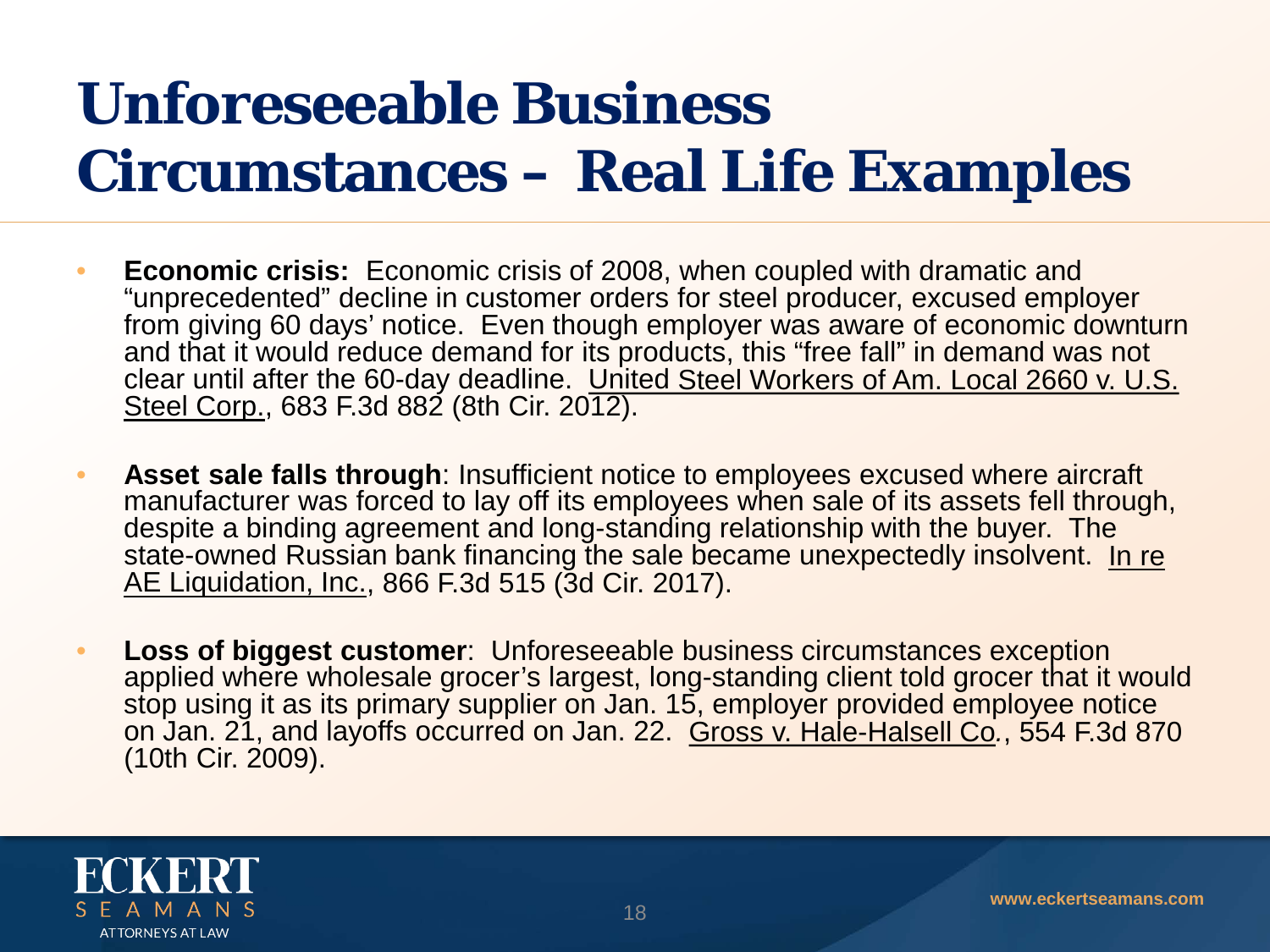# **Invoking Defenses**

Remember to:

- 1. give as much notice as practicable (even if after the fact), and
- 2. include a brief statement of the reason for giving less than 60 days' notice



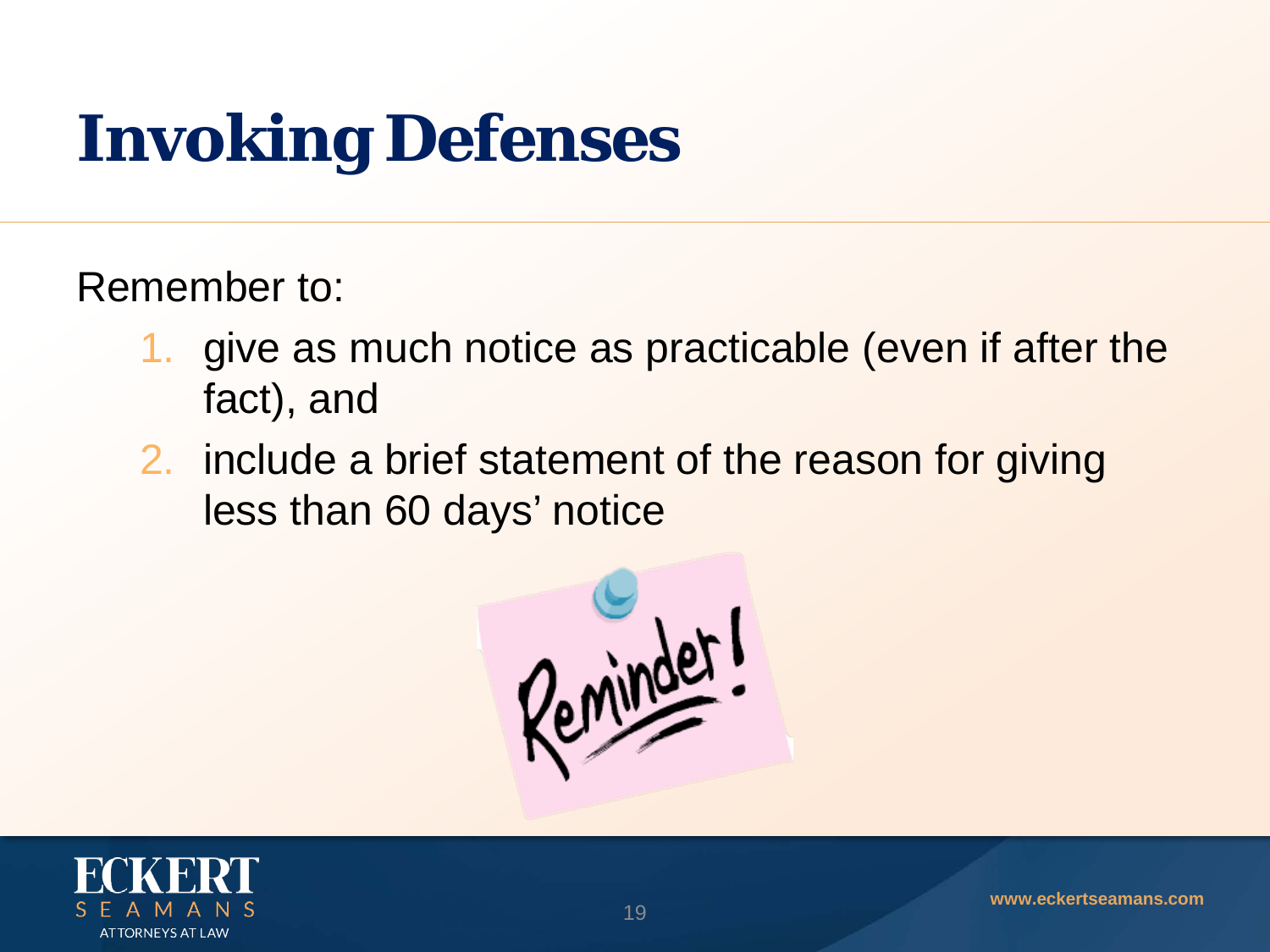## **COVID-19 & Extended Furloughs/Layoffs**

- Layoffs intended to be less than 6 months at the outset, which extend beyond 6 months, will require notice under WARN
- *Notice is due when the employer can reasonably determine that the layoff will exceed the 6-month limitation*
- Failure to provide 60 days' advance notice (at the 4 month mark of the layoff) must be justified by one of the WARN Act exceptions

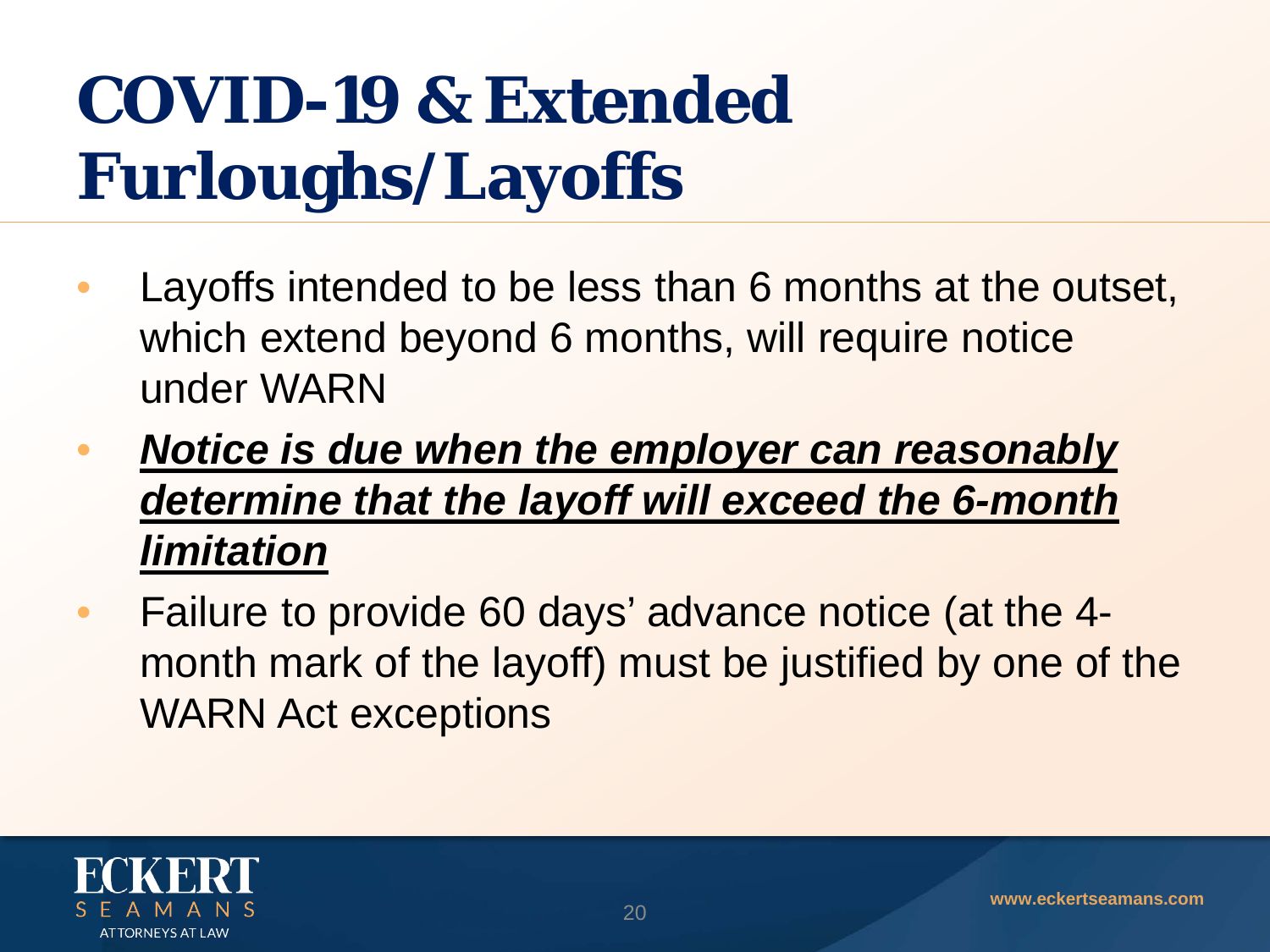### **Department of Labor COVID-19 Guidance**

- "Unforeseeable business circumstances" exception may apply
- Confirms that, if an employer could not reasonably foresee that a layoff would extend beyond 6 months when the layoff was implemented, an employment loss under WARN did not occur when the layoff was implemented and no notice was required at that time
- Confirms that notice is still required when it becomes foreseeable that the layoff will exceed 6 months

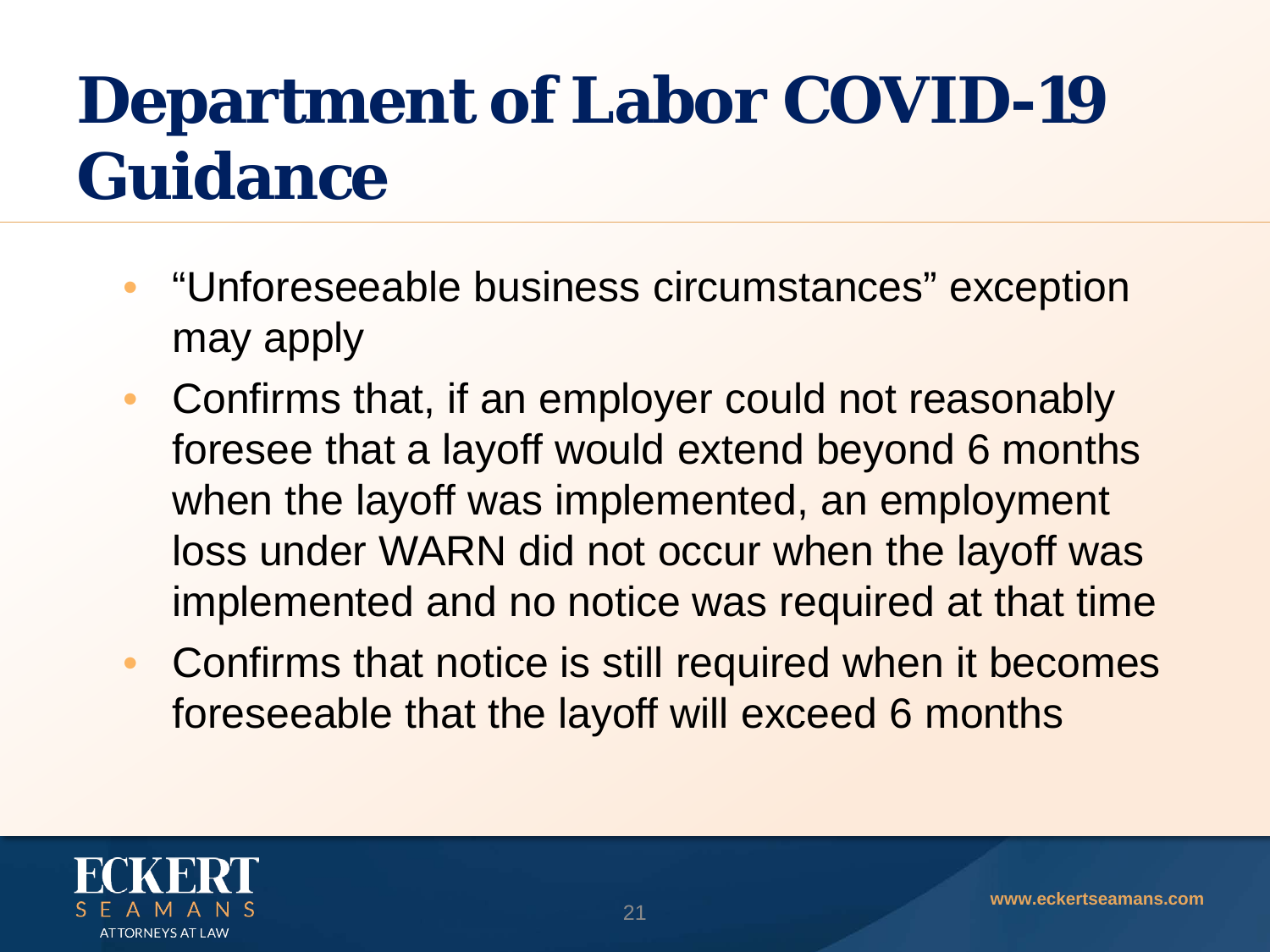#### **Problems with Department of Labor COVID-19 Guidance**

- Is not a law or regulation, not binding on courts or entitled to deference
- Does not address possible applicability of the "natural" disaster" exception which may permit no notice
- Does not address some case law indicating that government-mandated closures may not require notice

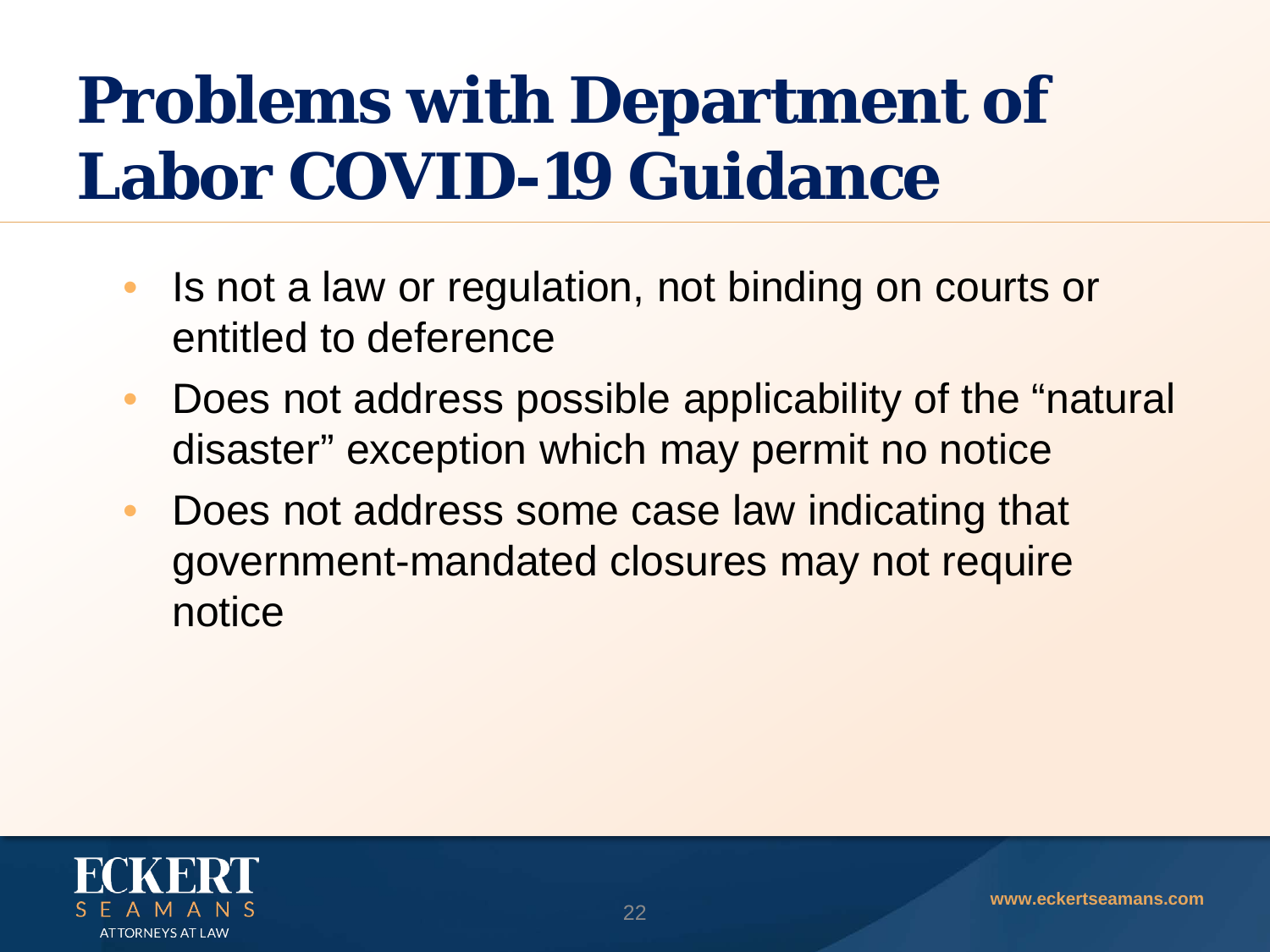#### **Shutdowns, Closures, and Other Government Orders**

- DOL regulations: "A government ordered closing of an employment site that occurs without prior notice also may be an unforeseeable business circumstance"
- Case law: Indefinite government closure orders that negatively impact profitability may excuse lack of timely notice under the unforeseeable business circumstance exception

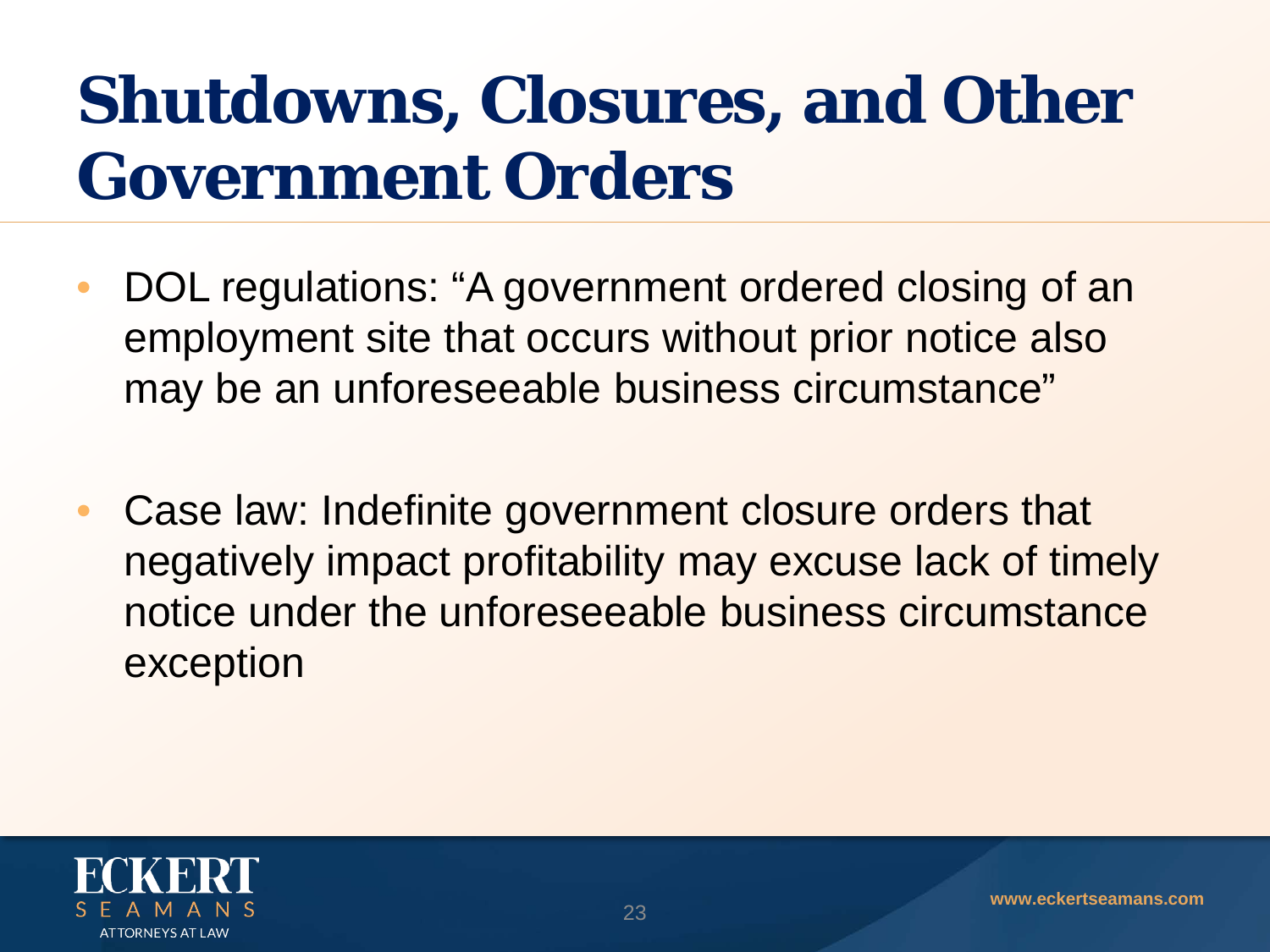#### **Recalling Employees within Six Months**

- Can an employer "restart" the 6-month clock by temporarily rehiring employees?
	- In certain limited situations, some cases say "yes"
- Rehiring within 6 months  $\neq$ "employment loss"
- But rehiring can be an employment loss if it is a constructive discharge or bad faith



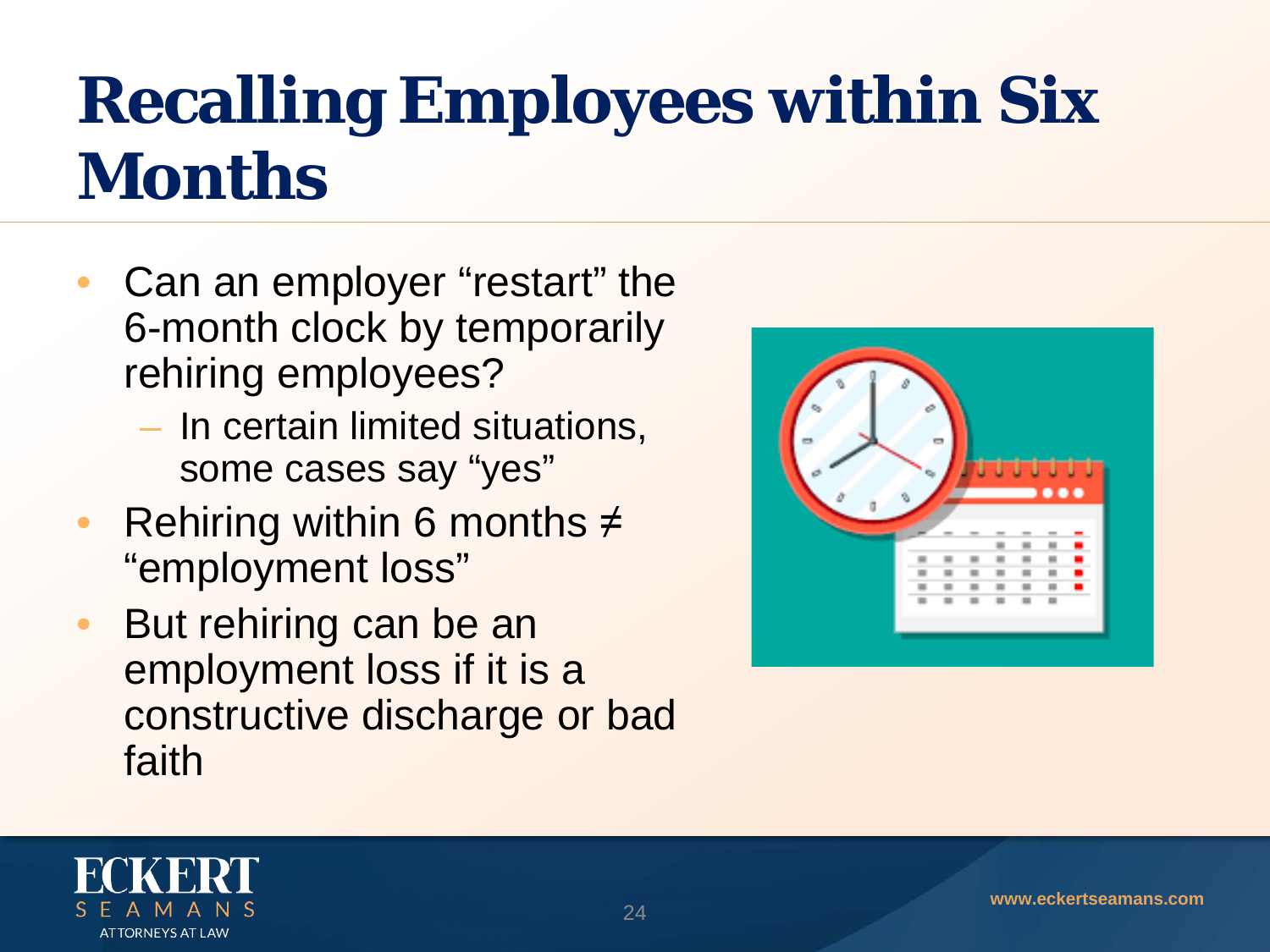## **Waiving WARN Act Claims**

- "Pay in lieu of notice"
	- Not recognized by the WARN Act, but can essentially nullify remedies
	- Wages and other voluntary and unconditional payments may be offset against damages
- Employees can waive WARN Act claims in releases (e.g., severance agreements)
	- But beware of consideration and timing issues
	- Do not forget ADEA/OWBPA principles e.g., time to consider, revocation period, disclosures, representations re: "knowing and voluntary"